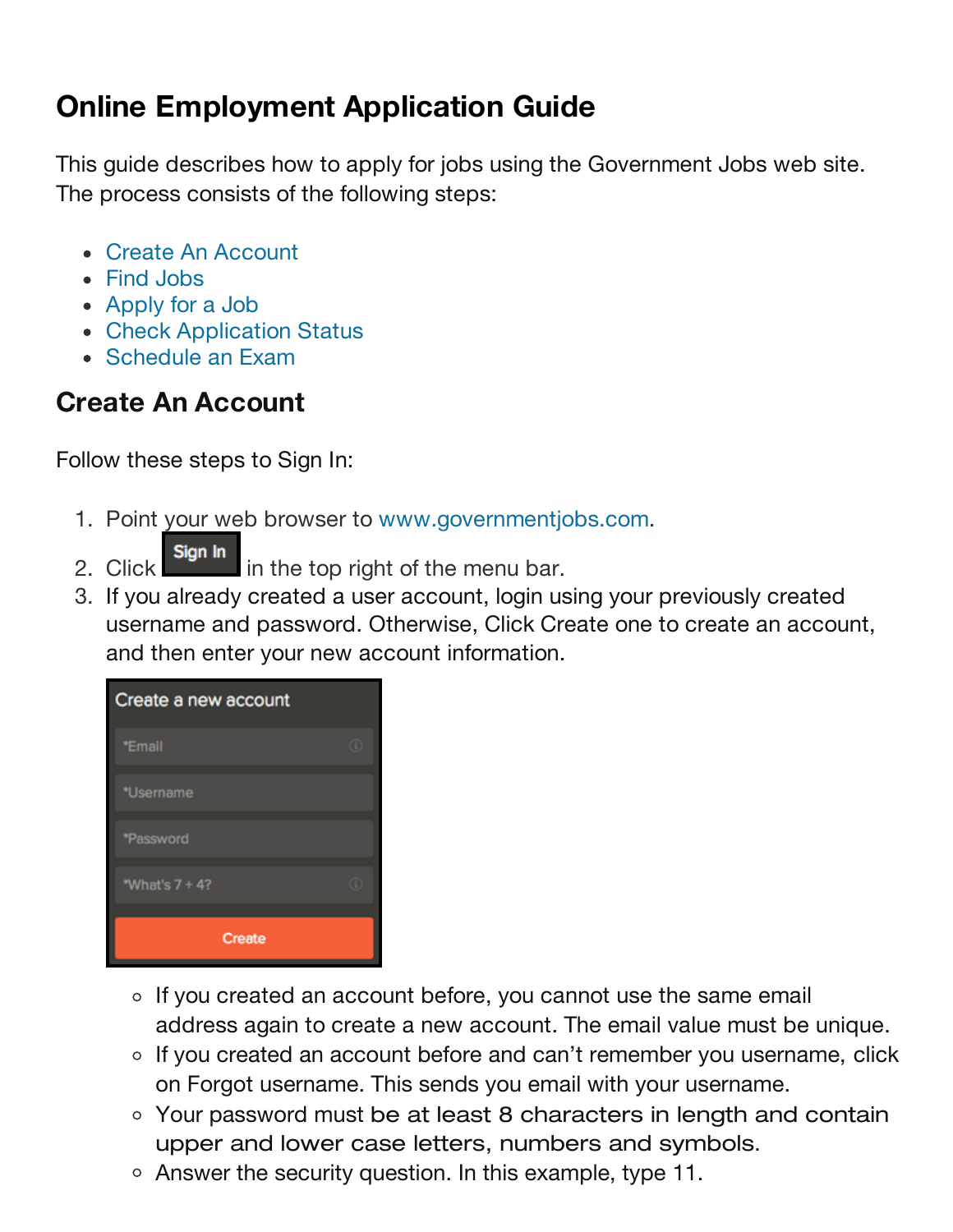As you supply correct information for each field, a checkmark on the right indicates that the value is correct, for example:



o Click Create.

Keep a record of your username and password.

When you are signed in, your username appears on the right in the top menu bar:



The pulldown menu under your username lets you quickly access common options:

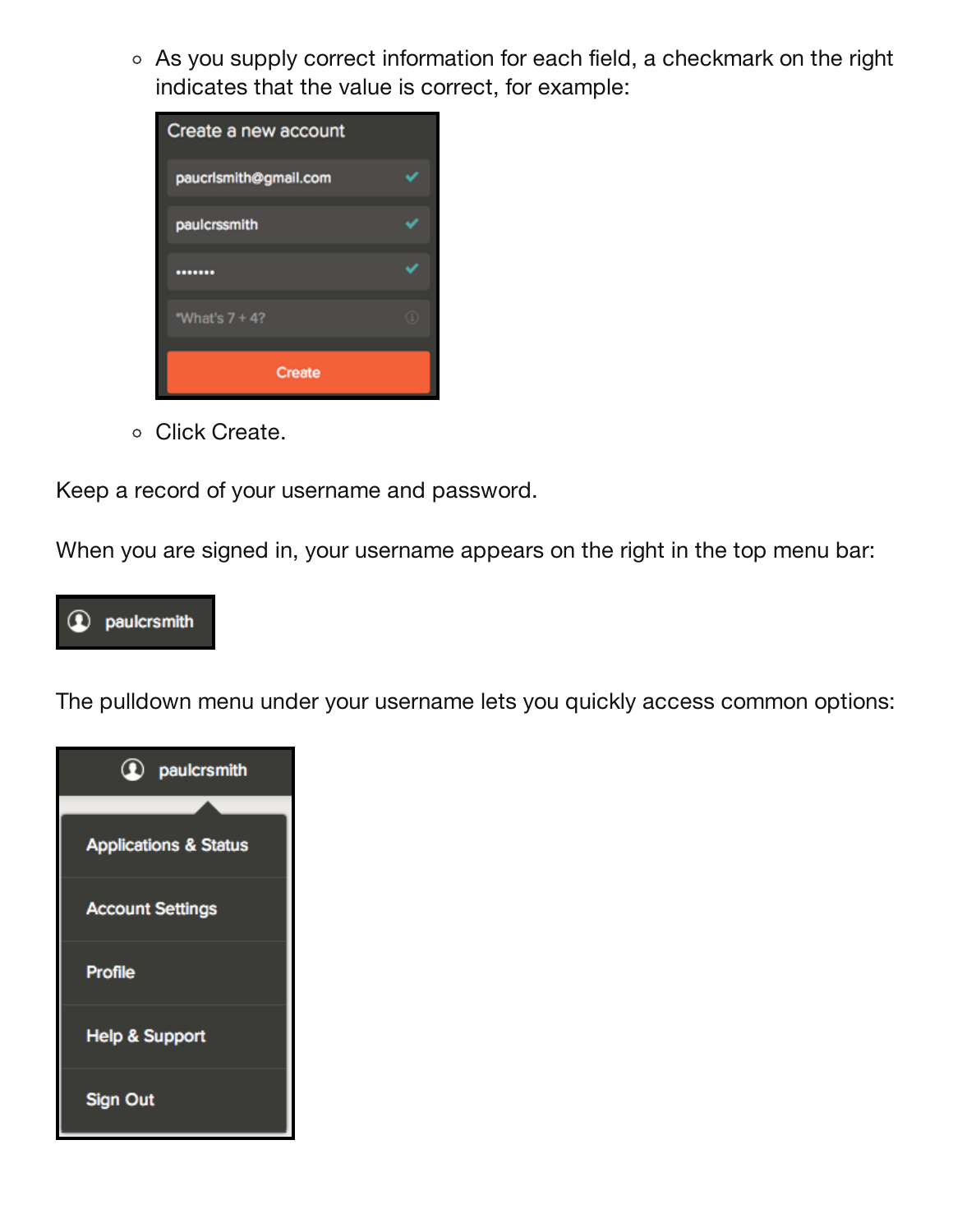These are:

- Use Applications & Status to review all of your job applications.
- Use Accounts Settings to edit your contact information, or change your password. If you change your contact information, this information is updated with employers with which you have applied.
- Use Profile to update basic information that you use to appply for jobs, such as work experience. Changes that you make do not update previously submitted applications, but are saved for use when you are applying for other jobs in the future.

#### **Find Jobs**

You can find jobs using search as follows.

1. Type a job title in the search box. You can further limit the search by providing a state, city, or zip code. For example:



As you type in these boxes, it suggests jobs or locations that match, for example:



- 2. Click Find Jobs.
- 3. The jobs that match your search are shown, for example: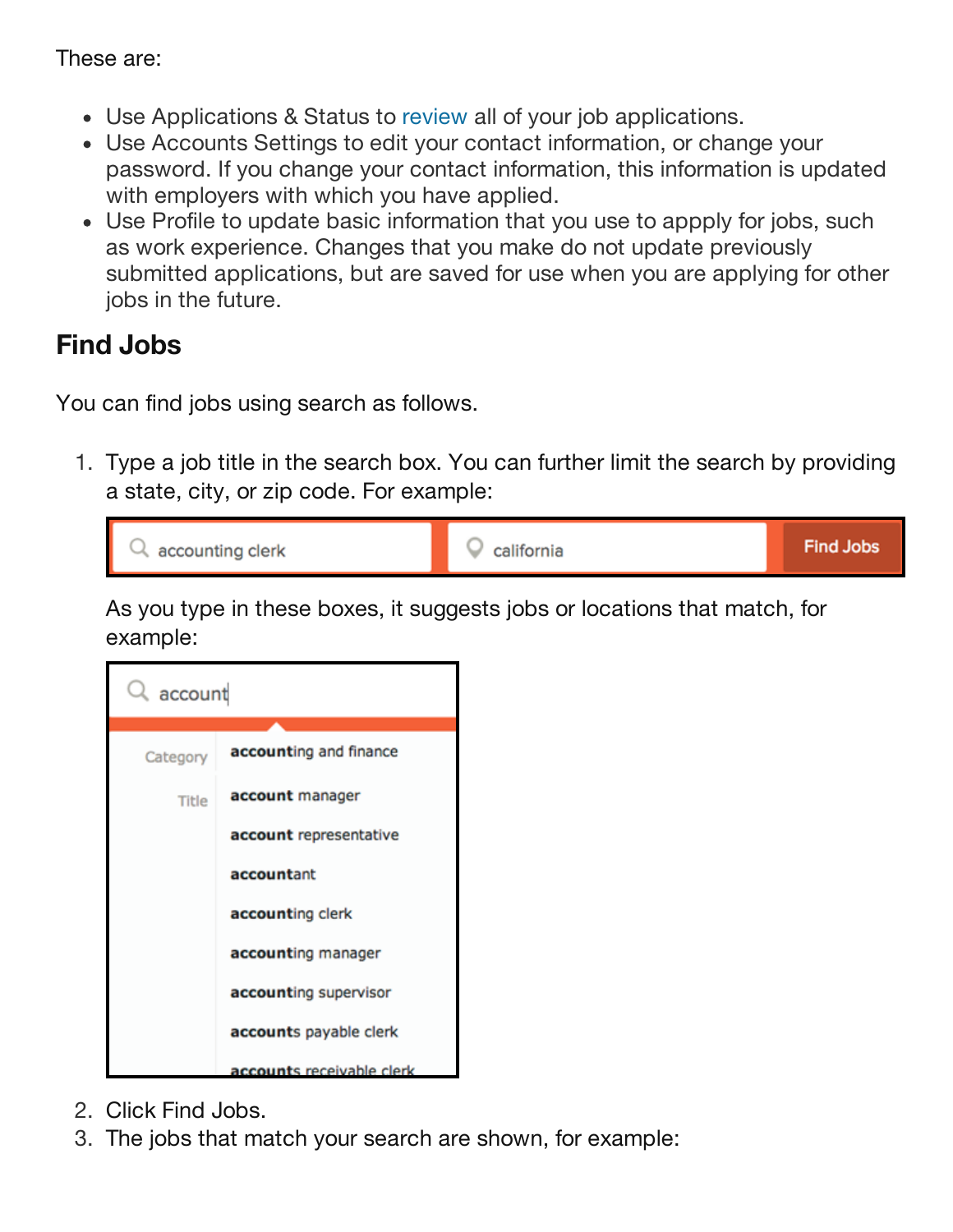

4. Click on the title to open the job details.

### **Apply for a Job**

To apply for a job:

1. Click on the Apply tab from job details:



- 2. You can speed completing basic profile information by importing a resume from LinkedIn, or by uploading a file.
- 3. Next you complete a series of steps (entries or screens). The specific steps that you must complete are determined by the employer, and may vary from this example.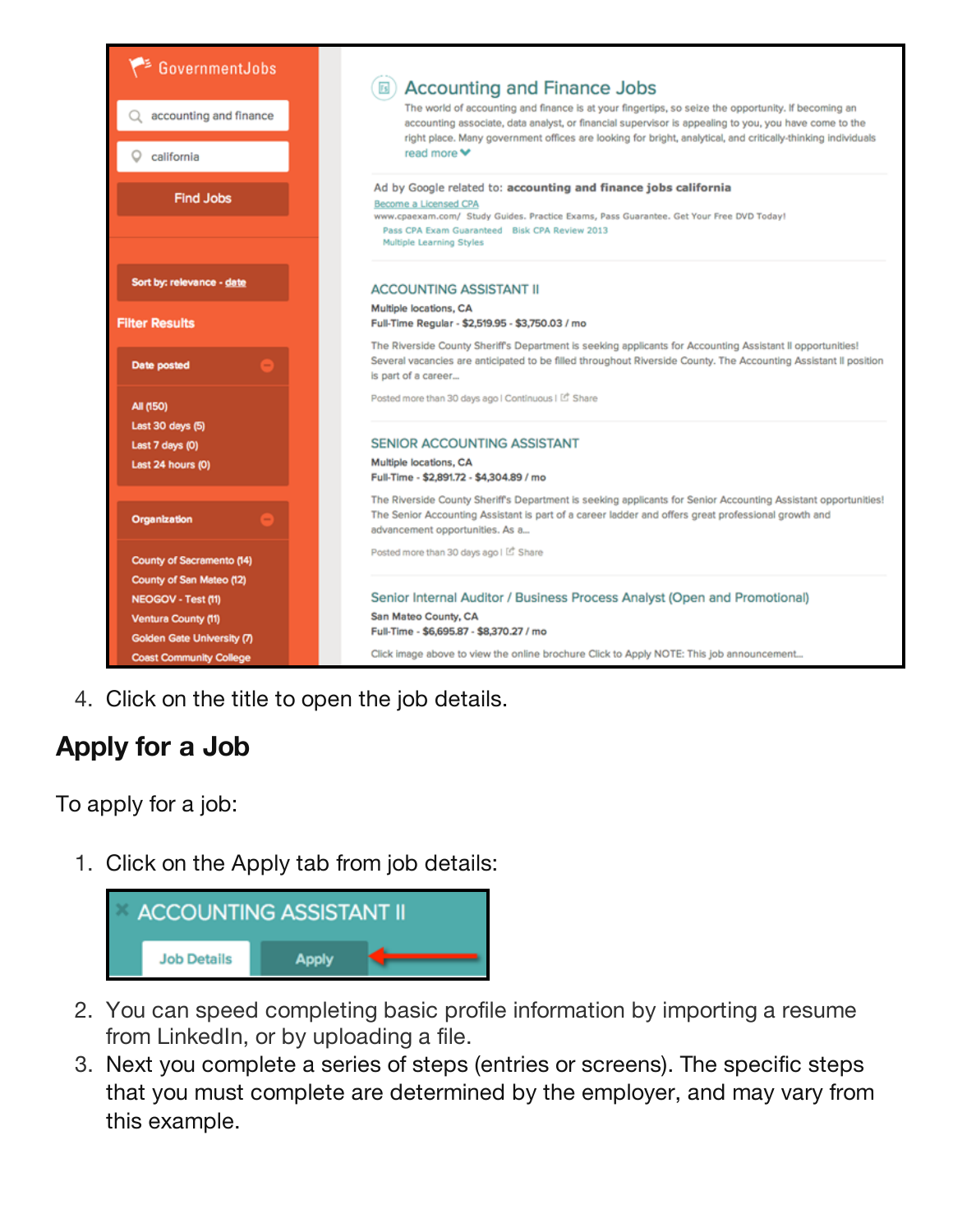Your progress and current step in the process is shown on the left. In the next example, the information step is in progress:



As you work on your application, refer to the the progress bar to see the number of items for each entry, and errors. In the next example, the work entry contains eight items, and the questions entry contains errors:

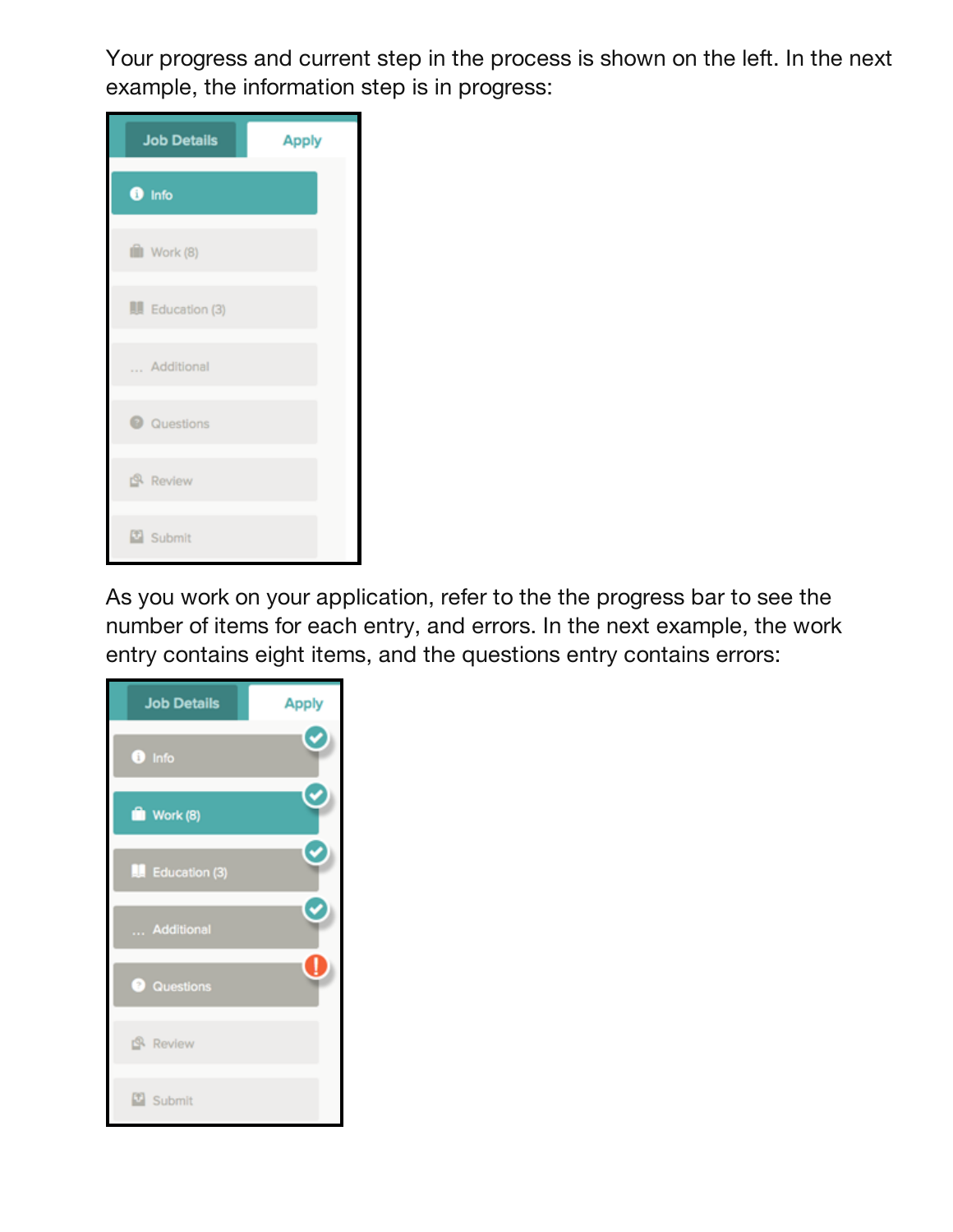4. For each step, the buttons on the bottom allow you to save or discard your work on this entry.



Although your typing is periodically automatically saved, it is good practice to click on the Save button.

The Cancel button discards any changes you have made since the last save.

For some entries, the Remove link is present. It deletes the current entry (such as a previous job), after a confirmation. Once deleted, the data cannot be recovered.

The last time that the entry was saved is also displayed at the top:

Saved a moment ago

- 5. Provide general contact information.
- 6. If required, provide previous work experience information.
- 7. If required, provide educational information.
- 8. If required, provide additional information, including certificates and licenses, skills, and languages.
- 9. If required, provide references.
- 10. If required, answer any additional supplemental questions. These are general and agency supplemental questions. Depending on the hiring agency, this section may be blank.
- 11. Upload any attachments, such as a resume, drivers license, or certificates. The supported file formats are determined by the employer.
	- $\circ$  If a particular attachment type is required by the employer, there is an area provided so that you can upload that attachment. For example: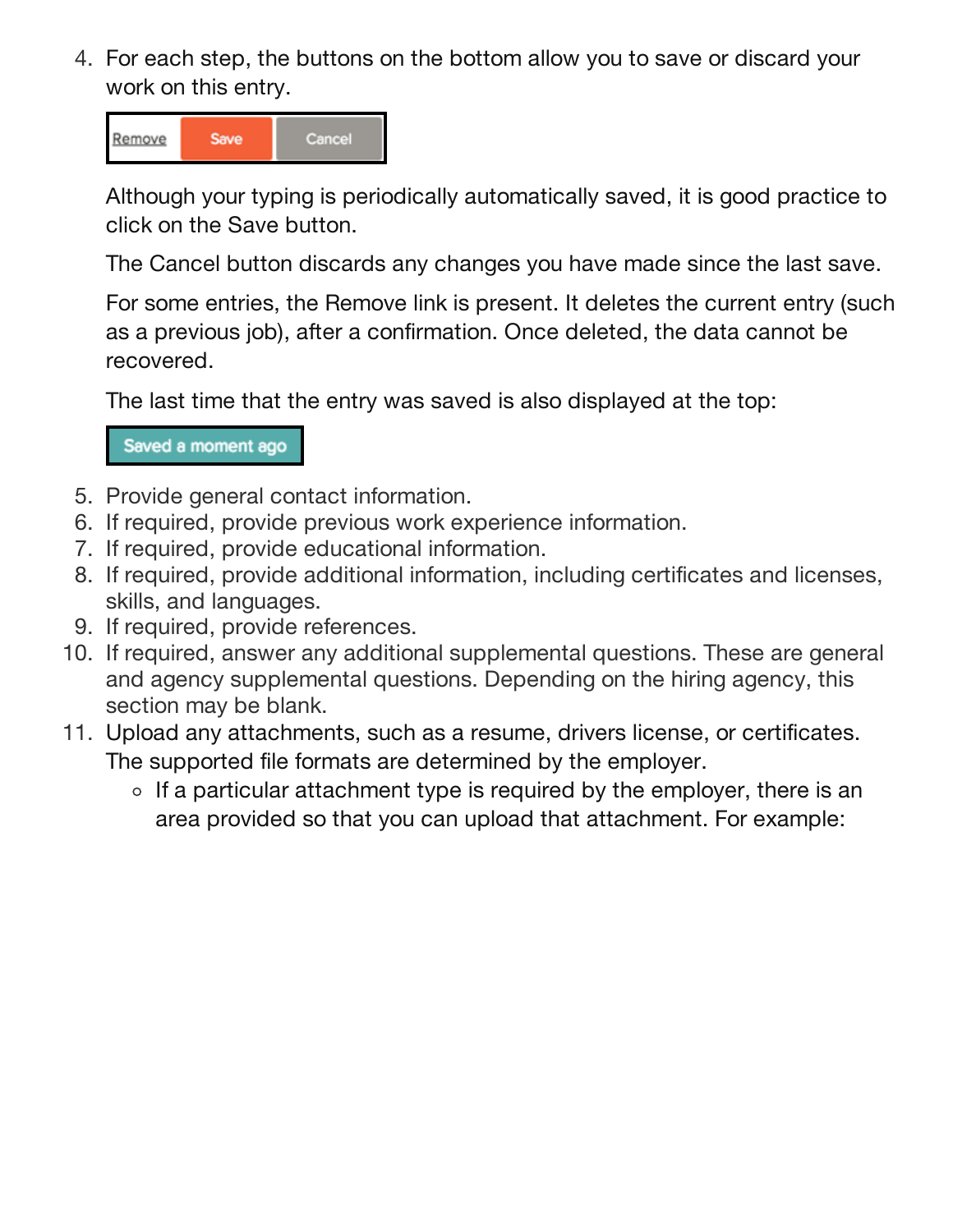| Cover Letter * |                                                                                                                       |
|----------------|-----------------------------------------------------------------------------------------------------------------------|
|                | You can click upload button or drag and drop a file into this box to start uploading<br>+9 Recent Uploads<br>t Upload |
| Resume *       |                                                                                                                       |
|                | You can click upload button or drag and drop a file into this box to start uploading<br>t Upload<br>+9 Recent Uploads |

 $\circ$  If there are no required attachments, then you can use Add supplemental attachment to add additional files. First, use Choose attachment type to select the type, and then use the Upload button. In the next example the License type attachment is selected to upload a file:

| <b>Attachments</b>                                                                                                    |             |  |  |  |
|-----------------------------------------------------------------------------------------------------------------------|-------------|--|--|--|
| Supported file types: doc, docx, xls, pdf                                                                             |             |  |  |  |
| License                                                                                                               |             |  |  |  |
| You can click upload button or drag and drop a file into this box to start uploading<br>t Upload<br>+9 Recent Uploads |             |  |  |  |
| Add supplemental attachment                                                                                           |             |  |  |  |
| * Required attachments must be provided<br>before submission                                                          | <b>Next</b> |  |  |  |

If you have previously uploaded attachments, you can use the Recent Uploads button to access these files.

12. Review each section. If there is an error, it is shown in the progress bar and also in the section.

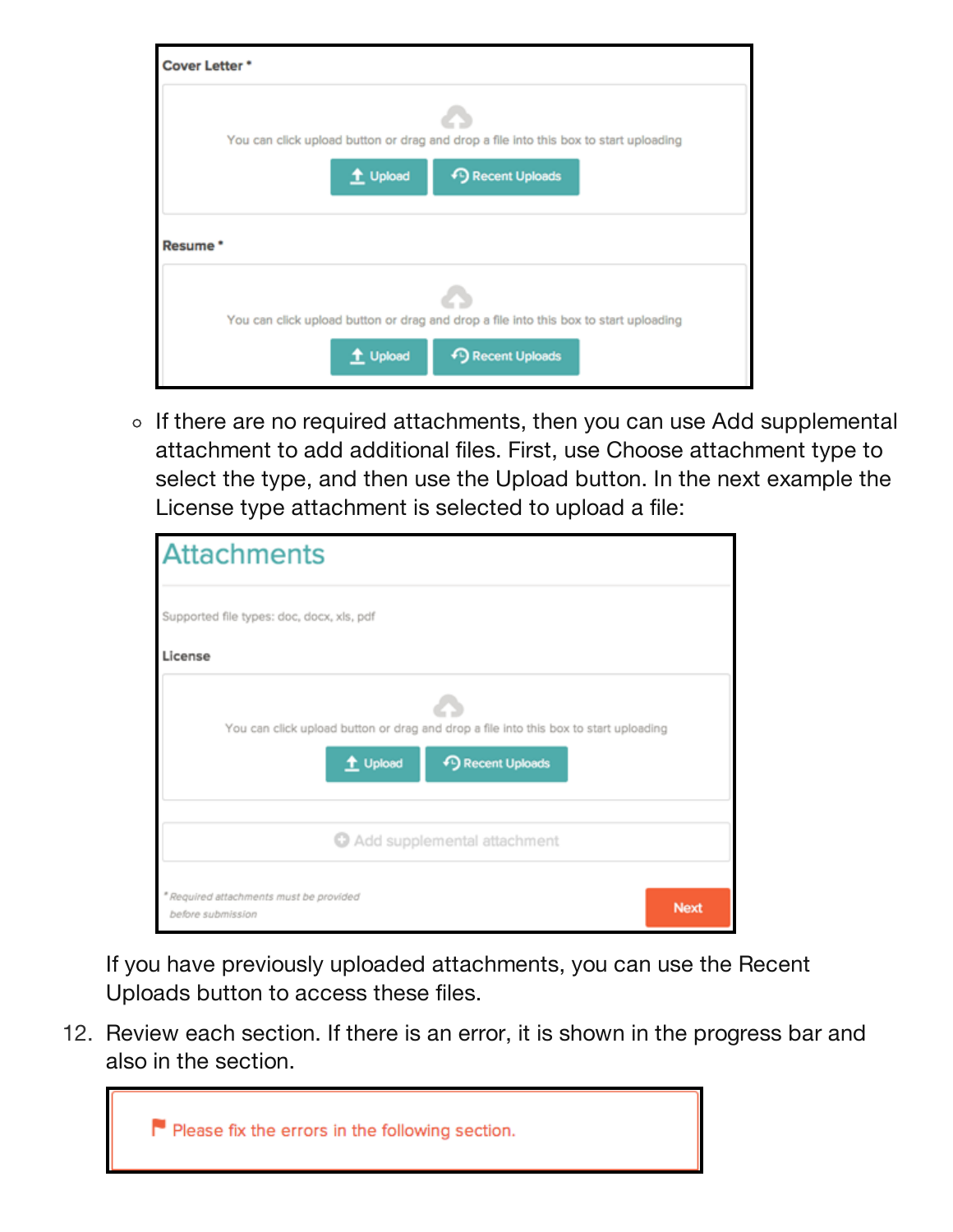Use  $\mathsf{L}^{\text{Edit}}$  to open this item and correct any errors.

Once your application is complete, Click on Proceed to Certify and Submit.

13. On the Certify & Submit page, click on Accept and Submit.

An Application Submitted message confirms that you have applied for the job.

# **Check Application Status**

Your username indicates the number of in-progress applications, for example:



You can get more detailed status information for all applications by clicking on Applications & Status in the top menu bar (in the pulldown below your username).

Use the Submitted button to see all applications that you have successfully submitted. For example:

| <b>Applications</b>                                                                                                                               | <b>Submitted</b> | Incomplete |                             |
|---------------------------------------------------------------------------------------------------------------------------------------------------|------------------|------------|-----------------------------|
| <b>ACCOUNTING ASSISTANT II</b><br>County of Riverside, California   Applied on: 04/09/2014 08:03 AM Pacific Time<br><b>M</b> Application Received |                  |            | w                           |
|                                                                                                                                                   |                  |            | O View job listing          |
|                                                                                                                                                   |                  |            | Viewing 1 of 1 applications |

Click on the job title for more information. You can then use Job Postings to see the information on the job, and Application View to see the details of your application for this job.

You can also click on the down arrow  $\Box$  to see more information. This can include a summary of the steps in the hiring process process: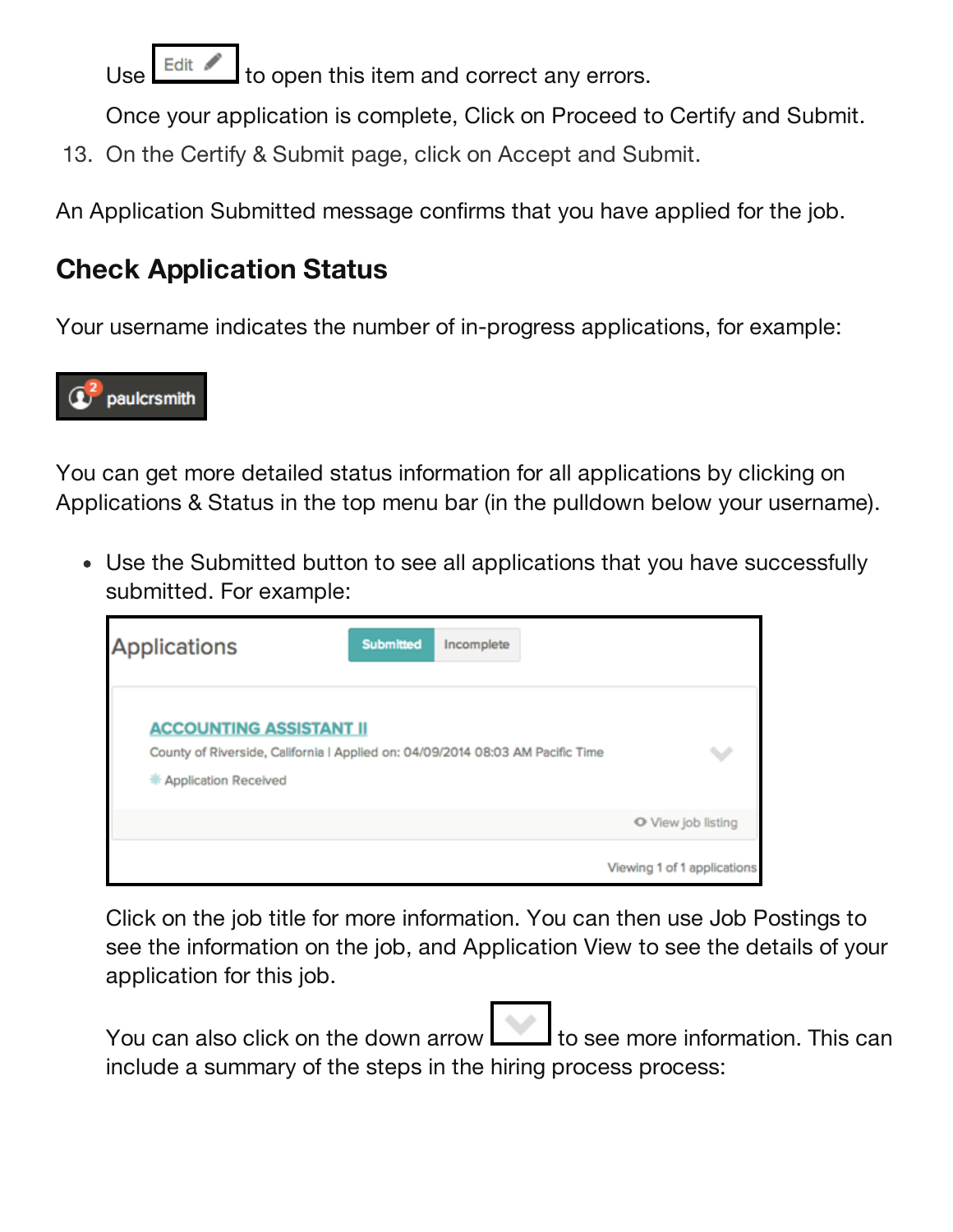| <b>Administrative Assistant</b><br>NEOGOV - Test, California   Applied on: 02/06/2014 09:08 AM Pacific Time<br>* Application Received Schedule Exam | $\checkmark$       |
|-----------------------------------------------------------------------------------------------------------------------------------------------------|--------------------|
|                                                                                                                                                     | O View job listing |
| <b>Application Received</b><br>Pass                                                                                                                 |                    |
| Oral Exam (Current step)<br>N/A                                                                                                                     |                    |

Click on View job listing to see more information on the job.

Use the Incomplete button to see all applications that you started, but did not complete. For example:

| <b>Applications</b>                                                                            | Submitted | Incomplete |                 |
|------------------------------------------------------------------------------------------------|-----------|------------|-----------------|
| <b>Accounting Technician 1</b><br>Last step completed: Review<br>Incomplete Application        |           |            | <b>面 Remove</b> |
| <b>SENIOR ACCOUNTING ASSISTANT</b><br>Last step completed: Questions<br>Incomplete Application |           |            | <b>前 Remove</b> |

Click on the job title, and then Apply, to complete the application.

You can use Remove if you want to delete an application without completing it.

#### **Schedule an Exam**

If the employer wants you to attend an exam, you can schedule it as follows:

- 1. Click on Applications & Status in the top menu bar.
- 2. Applications where you can schedule an exam are noted with a Schedule Exam link: